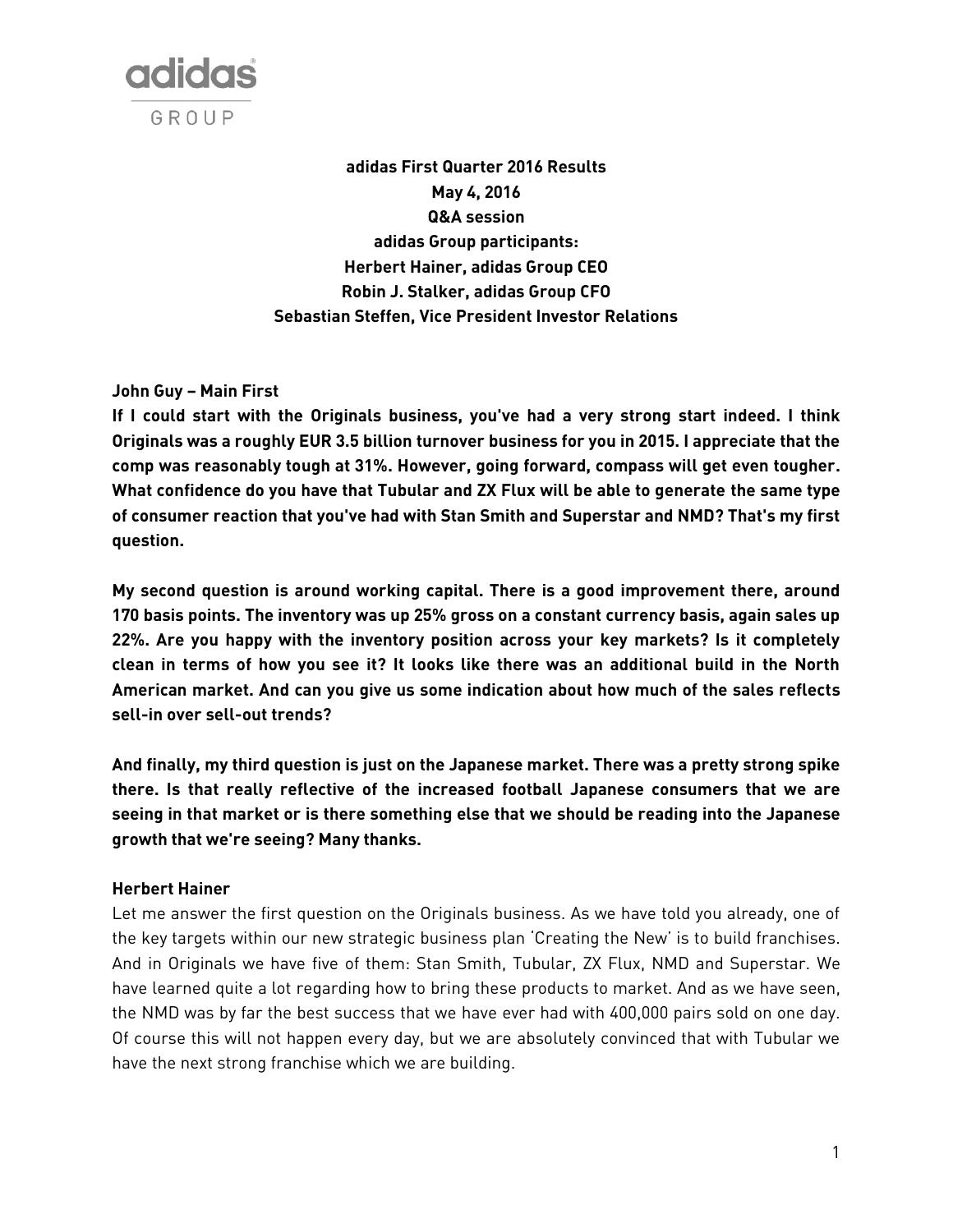

With a 30%, 40% increase, it gets tougher to compare quarter by quarter, but we are absolutely confident that we'll manage our Originals business and the demand for these franchises in the right way, as you have seen in the past when we took the Superstar franchise out of the market for a certain period of time.

And regarding your third question on the Japanese market: there was a certain shift from the fourth quarter into the first quarter and also in the first quarter in 2015 we had a change in our trade terms policy, which therefore led to an underdeveloped first quarter in 2015. This all helped to grow our first quarter 2016 by 44%. But I also don't want to hide that our business is very strong in Japan. Especially when I look at our own retail stores, we see very good progress.

# **John Guy**

**So on that, do you have any idea in terms of how much of that is local consumption or driven by tourism in your Japanese market?**

**Herbert Hainer** No, unfortunately, I don't have any idea.

**John Guy Okay. Thanks for that.**

# **Robin Stalker**

Regarding your second question about inventories: the inventories are great, clean, and overall the ageing has slightly improved again. The largest growth is obviously in major markets such as Western Europe and it is pleasing also to see growth in the others, but this is reflecting the sell-through also, and the demand is not an issue.

# **Fred Speirs – UBS**

**The first of three questions is on the Q1 sales growth component of the adidas brand. You're taking this good price mix in several regions, which seems to have been well received by the consumer, judging by your segmental gross margins. So I wondered, could you talk a bit about the price mix contribution to sales growth in Q1? Could you also perhaps talk about your pricing plans for the rest of the year in Western Europe?**

**My second question was also on momentum within adidas. With Q1 significantly ahead of your initial internal expectations, and if we look ahead, do you see any reason why the current**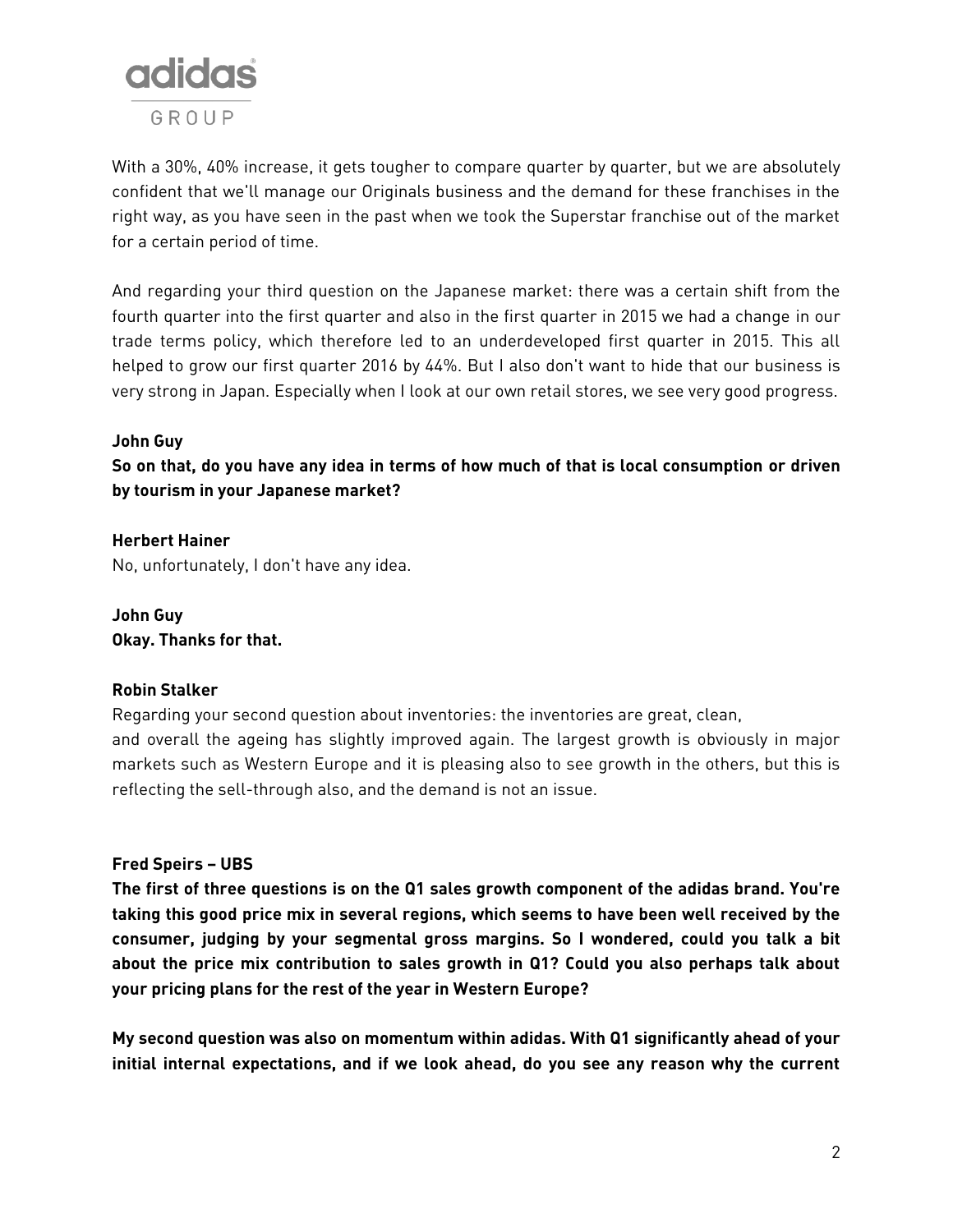

**sales momentum could not be sustained over the next six months, particularly if you think about your current order book?**

**Last question on the US, we're seeing excellent sell-out figures for adidas in the SportScan data. Just wondered if you could confirm whether you are also starting to see a pick-up in brand perceptions relative to your key competitors in that market when you look at Net Promoter Scores? Thank you.**

# **Herbert Hainer**

So let me start with the last question. Regarding the brand perception from the consumer in the US, we see an increase. As I said during my speech we have NPS as one of our KPIs for all the regions and we definitely see an uptick there. We see it in market share and when you talk to the key retailers, you will hear the same.

Concerning the pricing in Western Europe, it can be said that we were able to raise our prices, because of the new products, which we brought into the market. I spoke about the football footwear product, ACE16+, or on the other hand, about the running silhouettes with our BOOST technology. And this definitely gives us a leverage that we can have better prices in the market., I definitely do see a lot of potential in running, especially around the \$100 price barrier in the US, which we obviously will go after as well. I don't have any doubt at all that we will have a strong second, third and fourth quarter and that 2016 will be a record year for us.

# **Robin Stalker**

In terms of the adidas price mix and contribution, I think here the point is that we could not only increase our prices just for Western Europe, but for other markets as well. I think also a factor in terms of the performance here is to note that we are getting more sales through at full price, and this is a positive thing for us. You would have recalled from our strategic business plan that we want to increase our full-price sell-through and it's early days, but this is also effective, it's helping that mix and the gross margin.

#### **Adrian Rott – Deutsche Bank**

**Three questions from my side. Number one, just going back to Originals real quick, if you look at your future order book, can you tell us what's the volume split between your classic silhouettes, such as Superstar and Stan Smith, as opposed to the younger franchises, such as NMD, Flux and Tubular? And on NMD specifically, what's the rough timeline of scaling up this franchise?**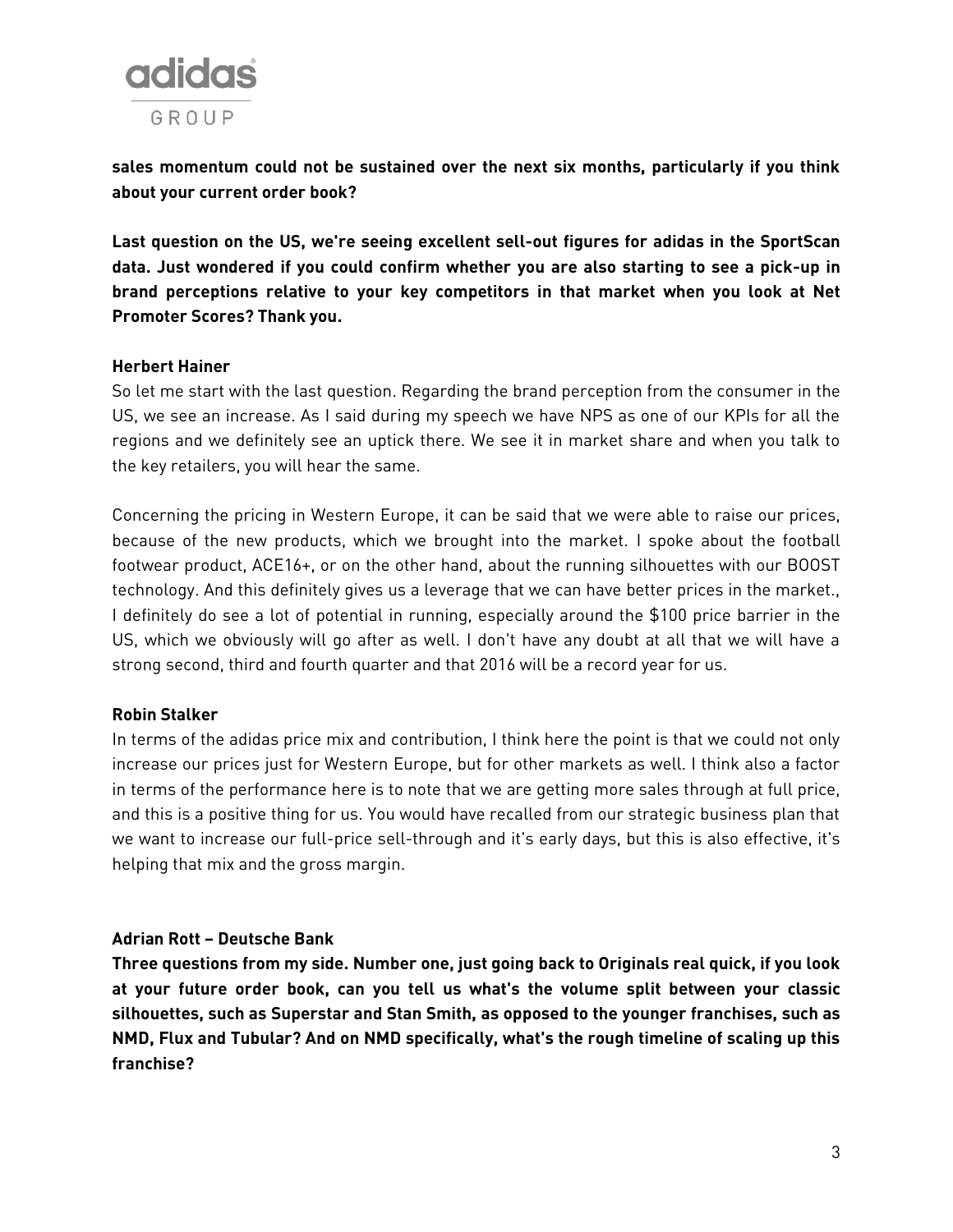

**Then secondly, you've mentioned in the slide pack that footwear in training was up doubledigits. Can you give me a hint which footwear franchises belong to training? I thought it has historically been an apparel category. And then just on retail like-for-likes, which for adidas were plus 15%. Can you give some insight into how that splits up into HomeCourts, Neighbourhood stores and the factory outlets and maybe comment a little bit on what's driving people into stores. May I have your estimation in this respect, is it event related, or has traffic been picking up around releases from Originals and running, for example, just to understand the sort of like-for-like drivers? Thank you.**

#### **Herbert Hainer**

In terms of Originals, I think I cannot answer your question exactly on percentages, but I can give you a picture. On Superstar and Stan Smith, we have a consistent common business during the 12-month period, because this is apparent from the volumes which we give to the market. Whereas on the new silhouettes like NMD, we had 400,000 pairs sold on one day. Obviously, here you have a peak when you launch and then we drive controlled volumes to make it a sustainable franchise. So I think you have two different pictures. One, which is a consistent one, which has been in the market already for 20 years and then the new ones, Tubular, NMD, which are coming in, having a big boost when we launch them and then we drive them to a consistent business going forward in the next years.

In terms of training, I think it's fair to say that training is still mainly apparel driven. Footwear is only a small part, because footwear is mainly divided into running and into basketball for example. We only have a few footwear silhouettes in training. So it's mainly the apparel business.

#### **Robin Stalker**

And in terms of the growth at our own retail shops of 15%, adidas comparable store sales were at 20% in the concept stores, 9% in factory outlets and 15% in the concession corners.

# **Antoine Belge – HSBC**

**The first question relates to the disposal of part of your golf business. I would like to check a few figures with you. I think last year the overall golf business was around EUR 900 million. So, is it fair to assume that to settle that around EUR 600 million will go and what was actually the amount of losses attributable to that part that will be disposed? What are your expectations or requirements in terms of how much you want from that business and what do you intend to do with the cash you would get?**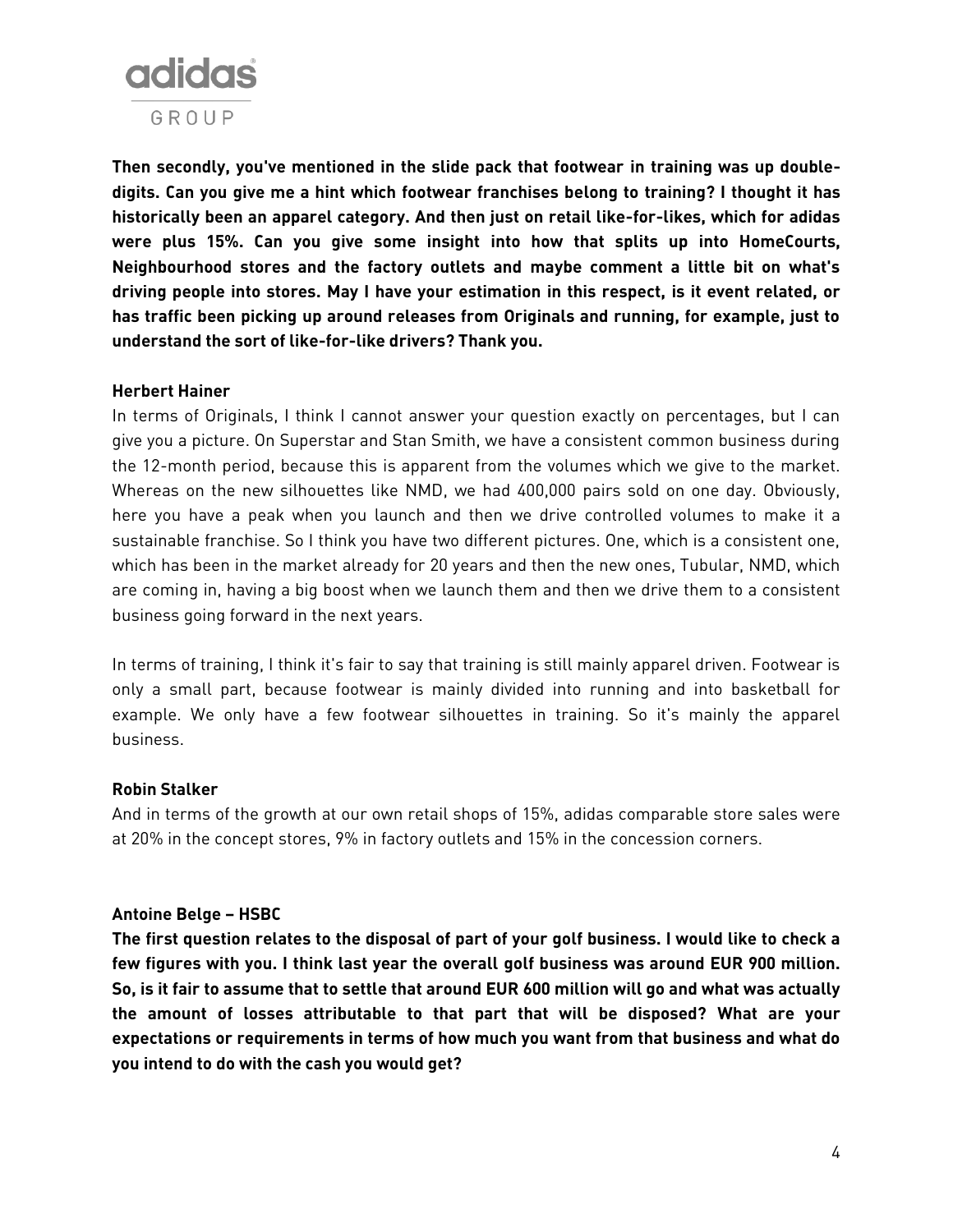

**The second question refers to the US business. Obviously, the third quarter was shaped by strong growth and was actually accelerating. I think you already mentioned a few of the reasons behind that. But what is causing the acceleration sequentially?**

**And finally with regard to the UEFA EURO 2016 football championship. Is it fair to say that Q1 was actually not a big quarter in terms of products after the launch of the ball and the jerseys in Q4 and it's probably going to be Q2 and Q3, and actually do you expect more in Q2 or fairly even between Q2 and Q3? Thank you.**

# **Robin Stalker**

Starting with TaylorMade, your estimate is pretty correct, around about EUR 900 million was the sales in that segment last year, and about two-thirds relates to the hard goods business, TaylorMade and then the business of Adams and Ashworth. And we had a loss last year of about EUR 100 million in that segment, which we described. What we want for it is the best price we can get for it. And we've just taken the strategic decision, so I can't give you any other comments on what's the sort of prices at this stage. We'll enter into negotiations and we'll keep you informed of that.

We have the goal to continue to invest in our business and so the proceeds of the sale will in the first instance be used to continue to invest in our business. And we have a good shareholder return programme ongoing, but we don't have any acquisitions or anything like that planned at this stage.

# **Herbert Hainer**

To your second question, that refers to the US business: I think there is not only one specific thing which is helping us to get this momentum in the US. It's a variety of initiatives, which we have taken, starting one and a half years ago with changing the management, with putting a new strategy in place, then investing more in the market. You heard it during the last year when we were talking about Aaron Rodgers, James Harden, and Kanye West as well as Pharrell Williams. Furthermore, we put a more selective distribution strategy in place that will bring the right product to the right distribution channels, which obviously supports sell-through and also supports full-price sell-through, which then gives us a better margin. And I think this all together is really keeping our momentum up.

And in addition to that, I think you have read it, we were definitely the number one sneaker brand in the US in 2015. I think we had five or six models within the top 10 sneakers. And I don't see that stopping. Once again, when you see what happens in the US and how we set up more and more shelf space, how we put more and more shop-in-shops, be it on the sporting goods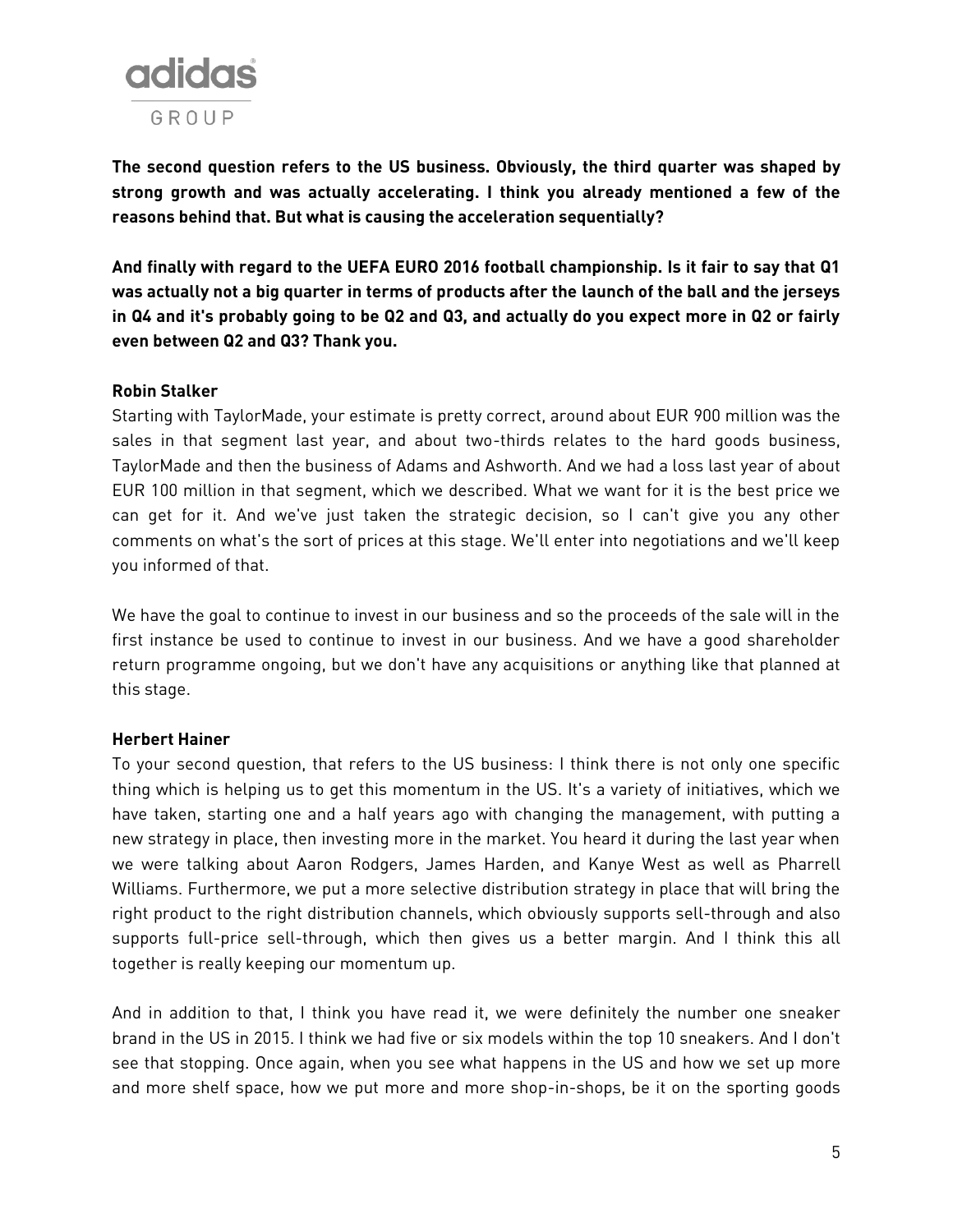

side or on the mall base. It's not only the Originals business, so don't get it wrong. We are also very proud about our Sport Performance business in the US, especially in the US sports categories. So I must say I'm quite pleased. Still a long way to go and still a huge potential for us to grow our business here. But the last three quarters and the next three quarters will be definitely fantastic.

In terms of the UEFA EURO 2016, you're completely right, Q1 is a rather smaller quarter, because we introduced the ball in Q4 2015 and the jerseys of all the competing teams that we sponsor. And then in Q2, obviously, as we get closer to the championship, the more the jersey sales go up again. And then Q3, depends a little bit on the performance of our teams. If they go to the final, which is in July, we will fill the pipeline again. But I must say I am very optimistic for the UEFA EURO 2016, because we have nine teams as you know, more than anybody else. We have the ball, we have strong teams such as Germany, Spain and not to forget Belgium, which might be good for a surprise. So this is quite an exciting time. And then Copa America is coming directly after that.

# **Omar Saad – Evercore ISI**

**Congratulations on another very nice quarter. You clearly have some really strong products with very strong demand, very hot in the marketplace. I wondered if you could give maybe a little bit more detail and help us understand how the company is managing the demand and the distribution and what's different today versus maybe how the company would have managed some of these really strong areas in the past? What's changed and how has the strategy evolved? And then I have a follow-up question too.**

# **Herbert Hainer**

One and a half years ago when we launched our new strategy, 'Creating the New', we already said that we will definitely put the consumer at the heart of everything we do and we said we definitely believe that we get much more insight into the market and therefore can steer our product flow better into the distribution channels where this consumer type is shopping, which I just said as an example in the US.

We don't give Originals to just anybody anymore. As you might have heard and seen, the one or other retailer is complaining about that. But this is what we do believe is the right thing. We don't give every high-performance product to every retailer anymore, which also might cause one or the other complaint, but we definitely do believe this is the right choice for the business and the success is definitely supporting our strategic decisions.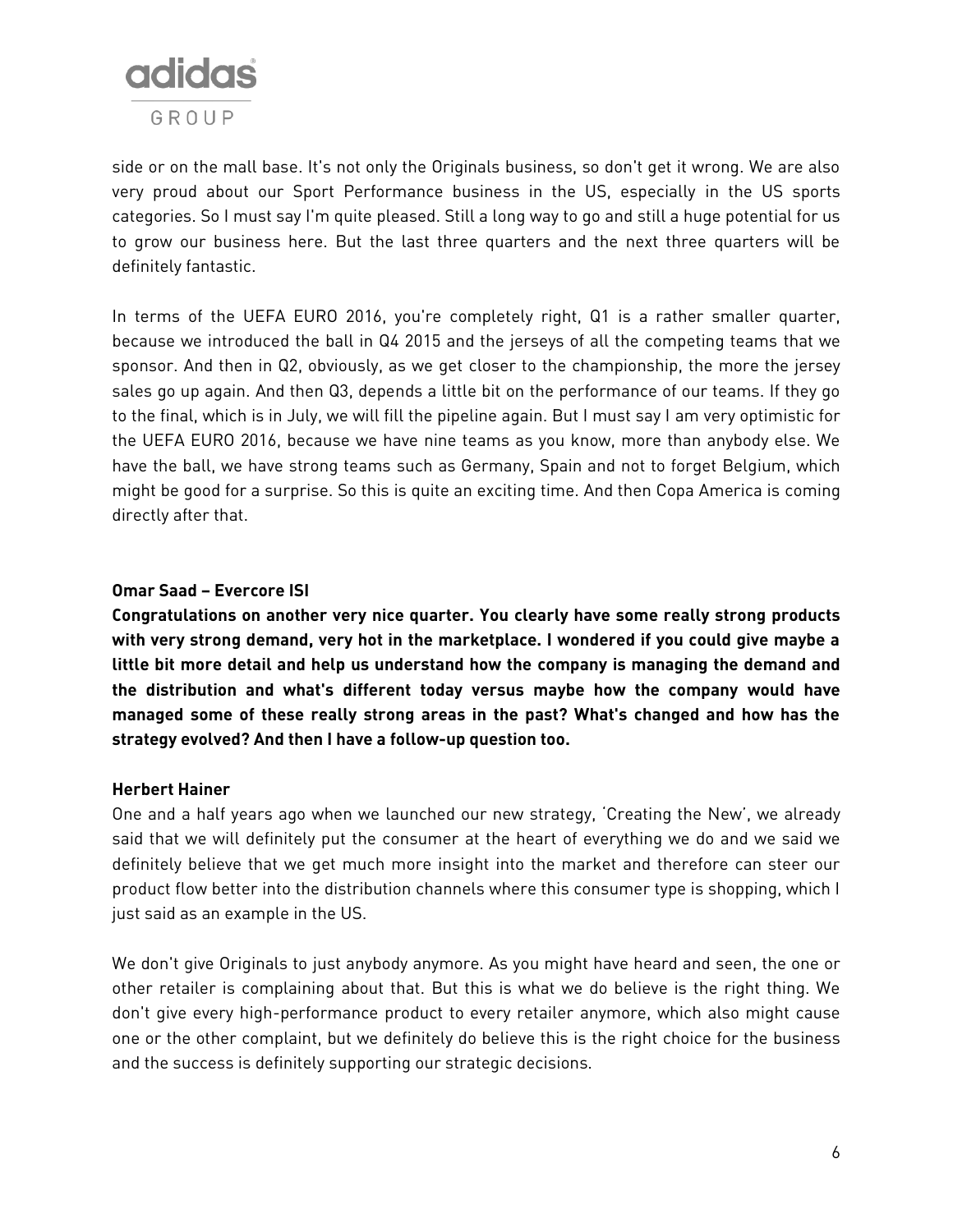

And then obviously, with our market research and the consumer insights, we definitely know much more where the consumer is going, what they're buying and, therefore, are controlling the volumes and the amount which we're giving into the market. So far we are quite pleased with what we see in terms of sell-through data in the market, therefore, higher full price, obviously if the sell-through is better, and I think this has definitely proven that what we are doing to steer the momentum in the market is the right one.

# **Omar Saad**

**If I could also ask a question on the performance side, it's really intriguing to see, there seems to be an inflection in the performance business. I think 22% growth this quarter constant currency, it is not a number that you guys publish every quarter. But maybe help us understand what's changed there on that side of the business. Is it the product platforms, is it marketing, is it the move to more of a sport-specific category approach? Help us understand what's really driving, in your opinion, that inflection.**

#### **Herbert Hainer**

Obviously we would be happy to report every quarter a 22% increase, but as you rightly said this might not always be possible. First and foremost, I think we have gone back to where we always have been: strong in bringing innovative products to market. And I think I said it during 2015, it was definitely our mistake that, for the World Cup in 2014, we didn't have a new innovative football product. This was clearly a miss and I feel guilty about that, but it is what it is. But this is our strength and we took a bold move with the new football footwear offer, where we went from four silos back to two silos, which was an outcome of the market research that we did with a lot of young kids playing in the streets. They clearly told us you have only two types of players. You have the one who wants to control the game and you have the other one who is trying to create chaos, like Thomas Müller, for example. And this is the same in running. I think our running shoes, with all respect, are the best running shoes which are in the market. And we have shown sustainability and consequence in BOOST, because you might remember, when we first launched BOOST, a lot of comments were criticising the white outsole, and that it's maybe too soft. But we were convinced about this technology, and that it has the potential to become the standard in the future, as you will see in the running, cushioning and energy policy.

So I think these are the main ingredients that we went back to where our strength is, bringing innovative products to the market, launch them in an exciting way, as we did, and then distribute through the right channels that we get to the consumer who is coming to this distribution channel. And this will continue and therefore I'm absolutely convinced that the positive momentum, especially for our innovative products of the Sport Performance categories, will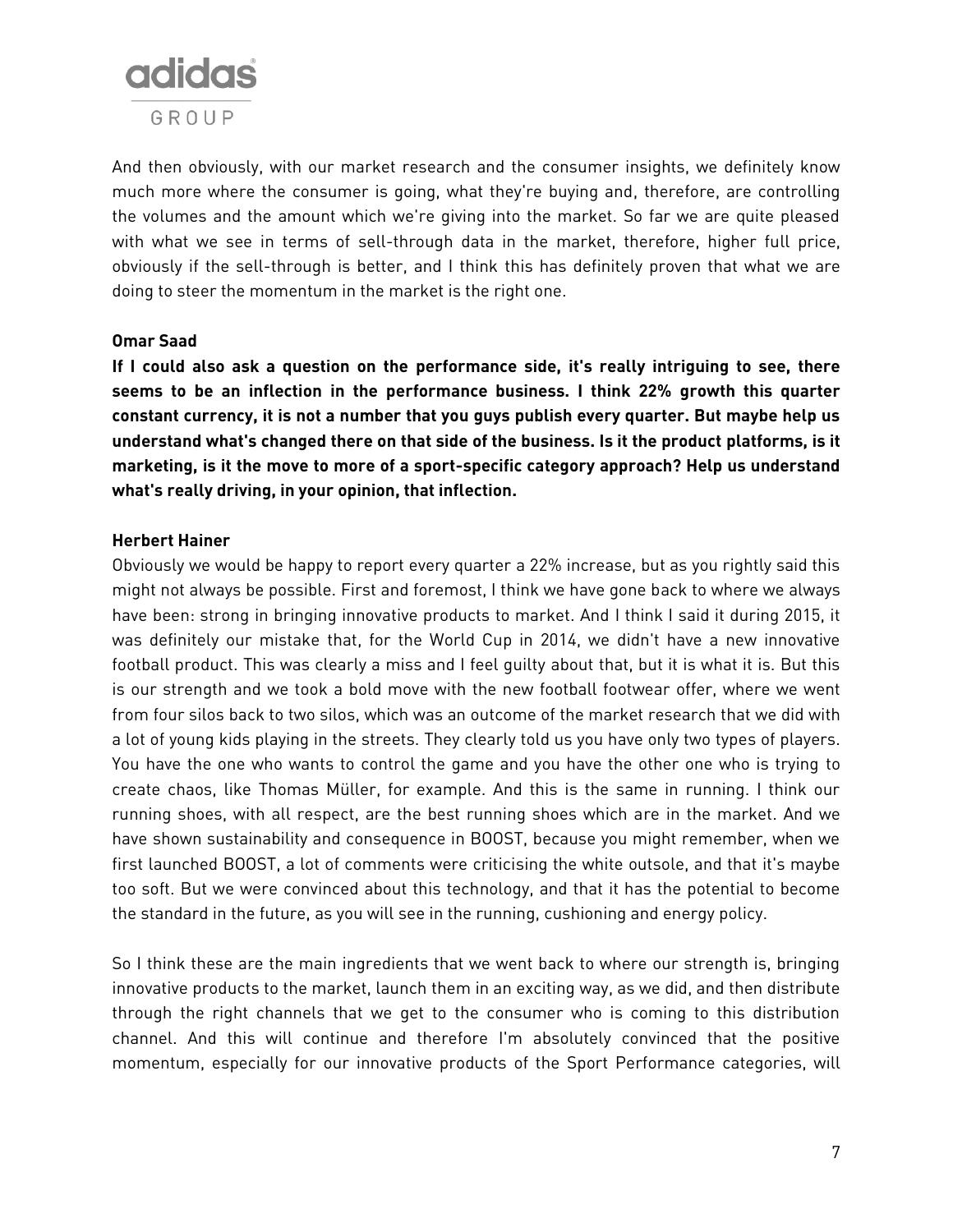

continue. And I'm convinced that, in basketball, you will see the same development in the next six to 12 months.

# **Andreas Inderst - Macquarie**

**I have a couple of questions. The first one refers to the potential of the NMD franchise. What's actually your sales level you have for the Superstar and the Stan Smith, just to evaluate the NMD potential you might have in the medium term? That's the first question.**

**A second question on speed to market and full price sales. You mentioned this was one contributor to the gross margin improvement. Where are you actually today versus your target to have 50% of sales in terms of speed and 45 days, in terms of deliveries? That's my second question.**

**And my third question refers to the US market, we have seen good operational leverage in the first quarter. Is that the run rate we can assume also for the next few quarters, given your bullish comments on the top line? Thank you.**

#### **Herbert Hainer**

Regarding the NMD franchise, we don't report the precise figures. But let me just give you an indication. We sold 15 million pairs of Superstar last year, so this should give you an idea of the potential we are looking for.

# **Robin Stalker**

And for the last two questions, it's very early days with full-price sell-through. Our announcement about our 'Creating the New' strategic business plan goes through to 2020. There's a lot of work to be done on those key initiatives, which is helping us get closer to those goals, but we're still very much at the early stages. 2016 is the first year of that strategic business plan. You'll hear more about it when we talk about those particular initiatives when we do a tutorial later in the year.

Second part for me was about operational leverage. We were talking about this last year, when we mentioned the massive headwinds that will come from sourcing this year, because of the devaluation of the euro against the dollar and we were looking for leverage in any case for operating overheads, particularly in 2016. I can confirm we are definitely going to be getting that. I think what you're seeing in the first quarter is not just our operating overhead leverage. It's a smaller part. A larger part of the amount was because of the marketing working budget expenditure. And this is due to savings and also timing-related phasing, because of the way we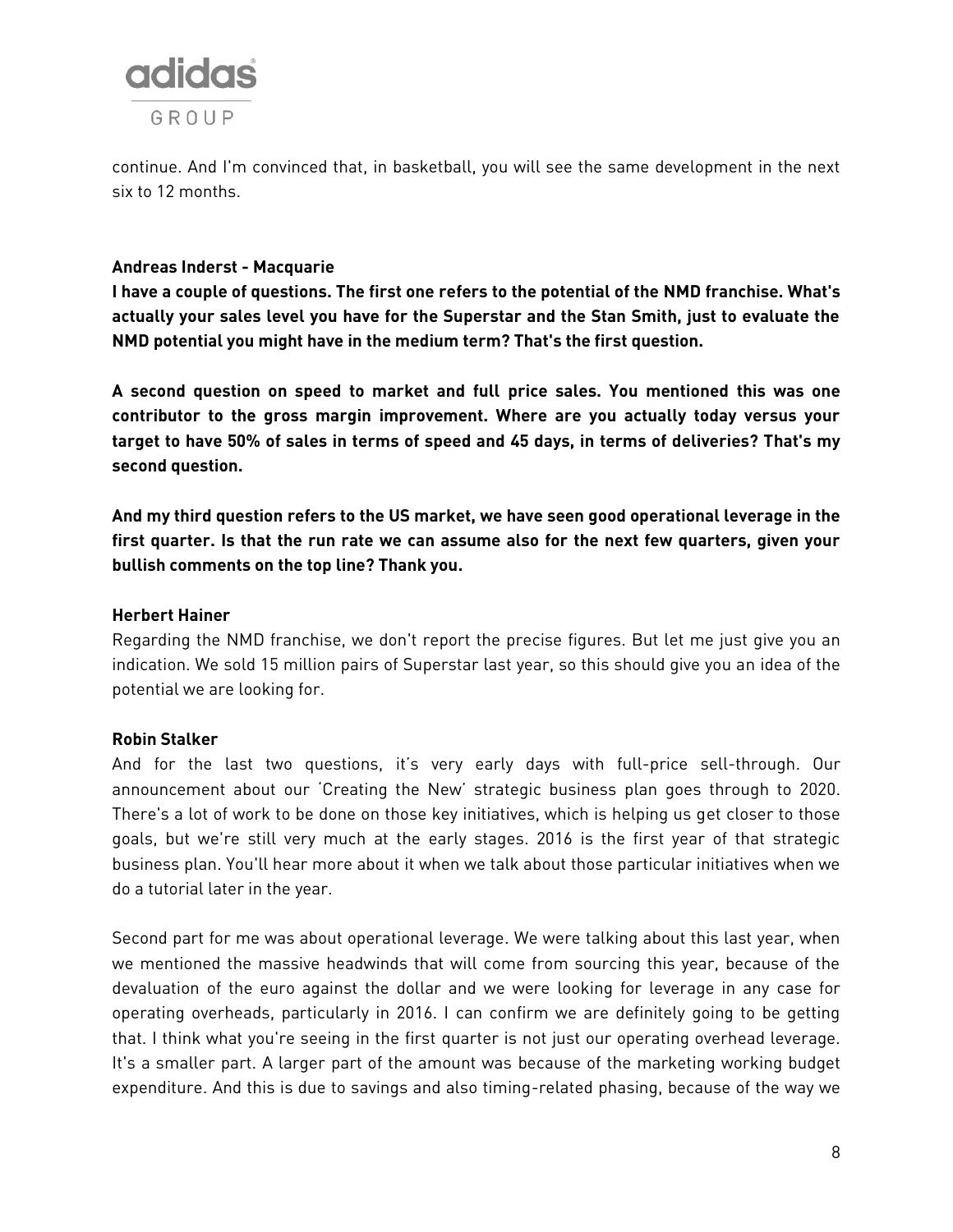

spend our money, obviously recognising that we have certain events this year. But I expect, particularly with the topline growth that we are now expecting, we had a good operating leverage and that is one of the reasons why we also felt that we could increase our guidance for bottom-line development for 2016.

# **Jamie Bajwa – Goldman Sachs**

**You gave some details in terms of your retail progression in Western Europe and Latin America. I wonder whether you could help us understand how it is trending elsewhere in the world, particularly in areas like the US relative to wholesale?**

**The second question refers to your e-commerce business. You mentioned that the direct ecommerce business has grown 47%. Do you see similar sorts of growth rates at third parties as well?** 

#### **Robin Stalker**

Own retail represent a different size in the various markets that we have, but we have strong growth in all of our regions in retail. I think the particular figure for North America is 17% on a comparable store base.

# **Herbert Hainer**

The second question was on e-commerce and we don't have all the numbers of all our retail partners on e-commerce. But my personal assumption is that our product and our site are growing much faster, because we put a lot of content around the products, which we put onto our e-com and we follow it diligently day-by-day, minute-by-minute. Of course, be it the Originals product or the key innovation product on the footwear side for football or for running, all of them are doing very well with our wholesale partners as well. But as I said, we definitely have a stronger run with our own e-commerce site.

# **Jürgen Kolb – Kepler Chevreux**

**Three questions from my side. First of all, regarding the closures of the 16 adidas neo stores, over which period are you planning to close them and should we expect any specific closure costs associated here, or is it just the ending of lease contracts, so that you can close them down?** 

**The second question refers to the US again. I was wondering if you could maybe provide us with the sales distribution in the individual sales channels or retail channels, broken down**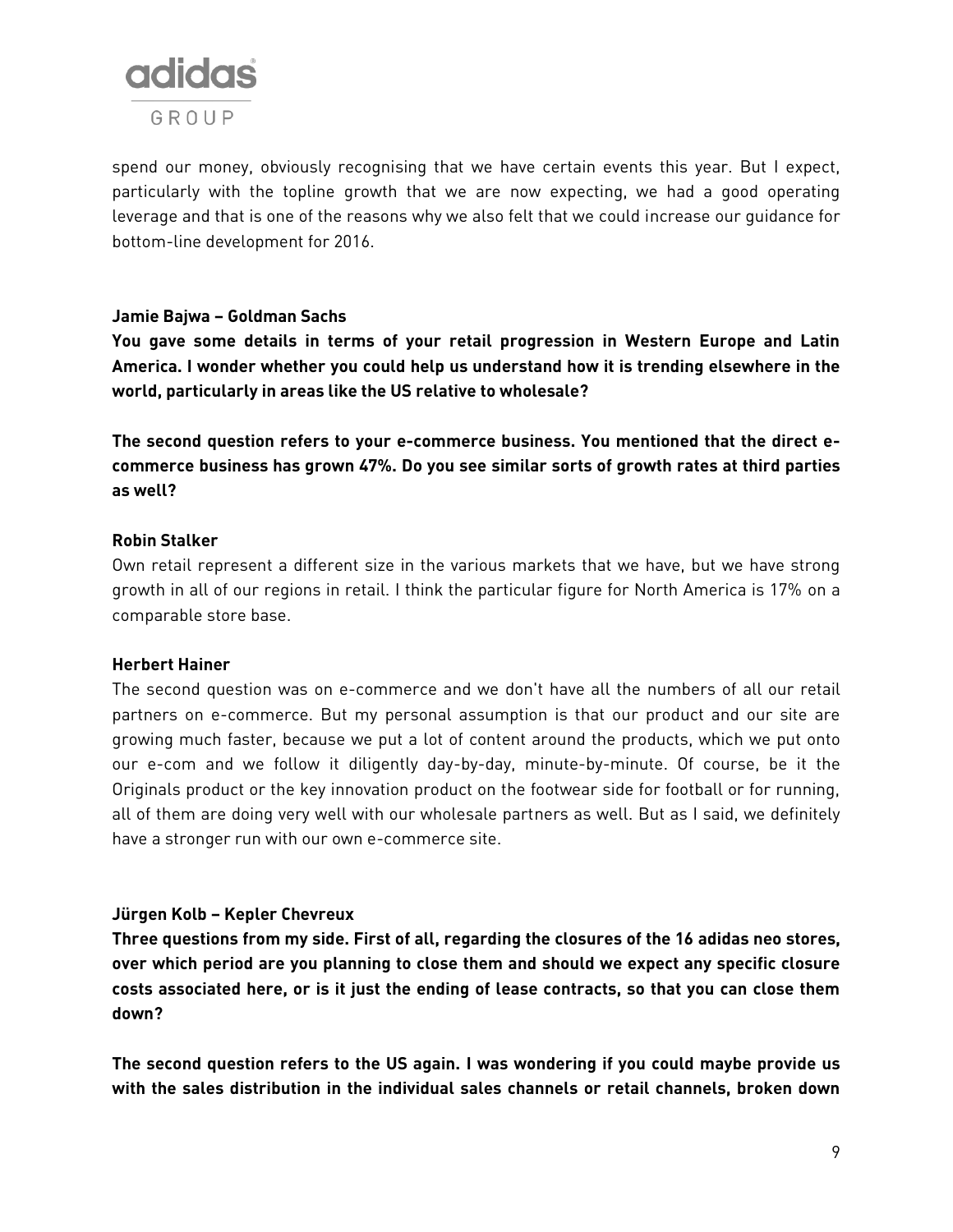

**into sporting goods or mall-based retailers. What is the sales split in the US market for brand adidas at this point in time?**

**And lastly, also on the US market, the new Brooklyn design office that is, as far as I understand, already fully operating, has it already impacted some of the collections or is that something which is still to come for spring, for fall/ winter maybe this year? Thanks.**

# **Herbert Hainer**

On the first question: we will close all of the 16 adidas neo stores by the end of the year and you don't need to expect any material one-time cost. All this is already reflected in our forecast.

Regarding the US sales distribution, yes, of course, we have the numbers, we have the percentage of the individual distribution channels, but this we don't disclose. And thirdly, the Brooklyn office will officially be opened in September, but the designers are already on board and of course are working already.

# **Chiara Battistini – J.P. Morgan**

**First of all on pricing, some of your peers have commented on a level of price increases or ASP of a high-single-digit rate. Is that something you are also also comfortable with? And a further question on pricing: on their conference call last week Puma mentioned that some of the retailers are not fully passing through the price increases implemented by the brand. So, what are you seeing on that front?**

**Regarding football, you provided a target for football sales in the last event years. If I'm not mistaken, for 2014 it was around EUR 2 billion of sales in football. What kind of levels are you expecting from this category this year? And just a clarification on the contribution from the championship in Q1, because you mentioned football apparel was up double-digits in quarter one, thanks to good demand for the kits for the teams. So does that include also the replica shirts for the European teams or not?**

**And finally, on Originals, can you confirm that it's roughly more than 20% of total Group sales and would you be able to give also the contribution on the profits? Thank you.**

#### **Robin Stalker**

I think, although we don't give any specifics on the actual price increases, it's also very difficult to give this, the payment out in the market and obviously on the particular product. We don't do an across-the-board one-figure price increase. We look at it as intelligently as we can and what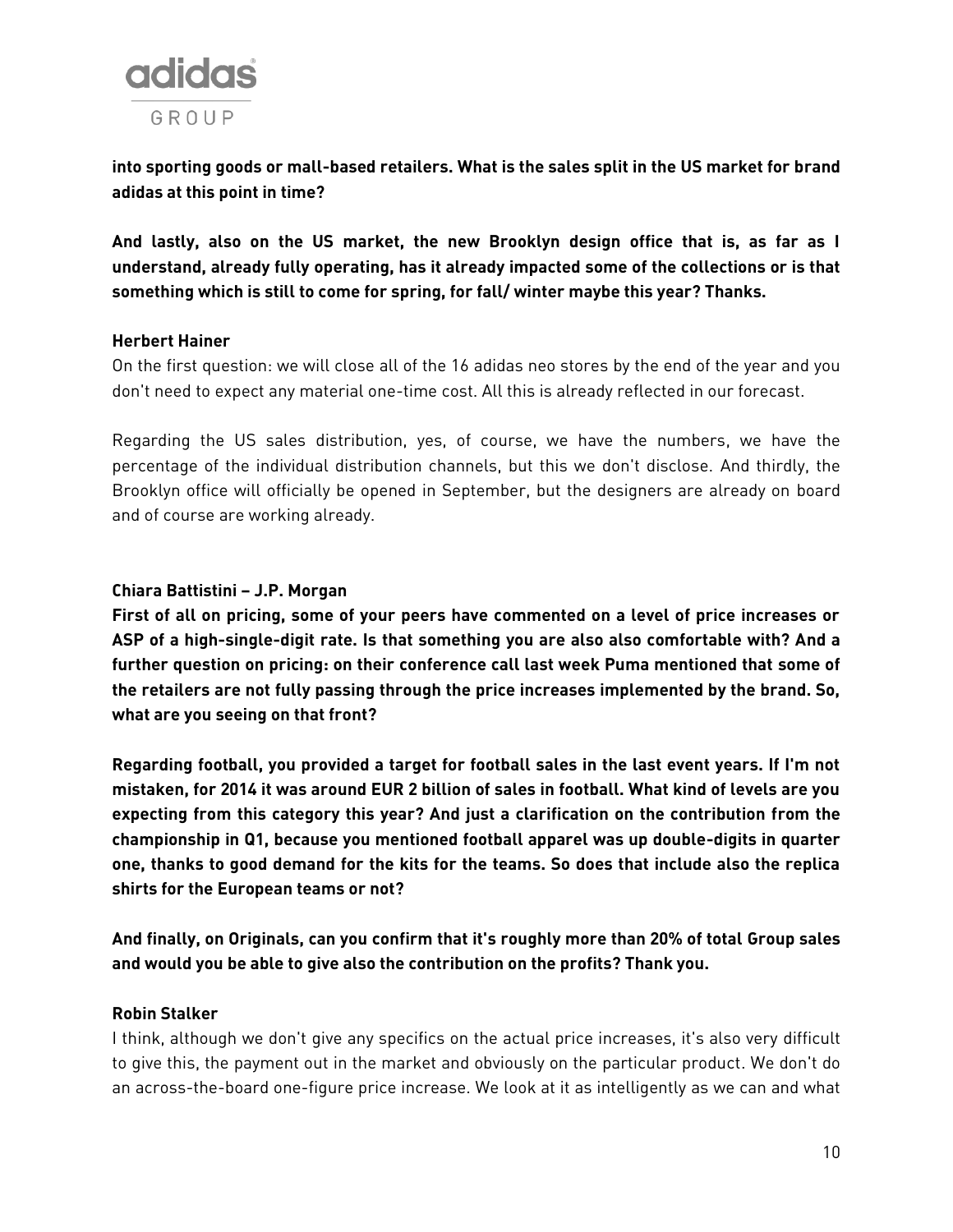

kind of market they take, what are the particular consumers, what is the particular product we are looking at, and so that will vary. But a high-single digit, which is probably fair.

In terms of whether dealers are passing it on, I have no comment. I do not have any information on that. Whatever competitors have said, you may have to ask them for more detail.

# **Herbert Hainer**

In addition to that, this once again definitely speaks for the demand and the desirability of your brand. If your brand is hot then there is no reason to reduce prices or not to give price increases to the consumer. As Robin said, we haven't seen anything that people are not sticking to our recommended retail prices.

In terms of football, the increase in the replica kits is mainly driven by Manchester United and Juventus Turin, which we brought new to our roster. But as we have already said before, we definitely expect a boost in Q2, as the Champions League is coming to a final, where our teams Bayern Munich and Real Madrid are playing until the semifinal and now the European Championship starts.

Regarding your question on Originals: the share of Originals is still below 30%. We have nice growth but, as you have seen, we also grew very well on the Sport Performance side and most probably during the second quarter this will be even higher. And just to give you another example, in China in the first quarter, the growth of Sport Performance and Originals was at the same level. As we said before, we are managing our growth very carefully, but don't be concerned about that one, because we have a clear sharp focus on that, because we definitely want to have a long-term Originals business, and not just a few quarters.

# **Robin Stalker**

And finally, we do not break down profitability by the segments.

# **Chiara Battistini**

**And just a follow-up on football, do you have a target in terms of sales, as you had in previous event years?**

# **Herbert Hainer**

Of course, we have one. So have in mind that, in 2015, we did a little bit over EUR 2.2 billion, and of course we will break a new record in 2016, but we haven't given out a number yet.

# **Sebastian Steffen**